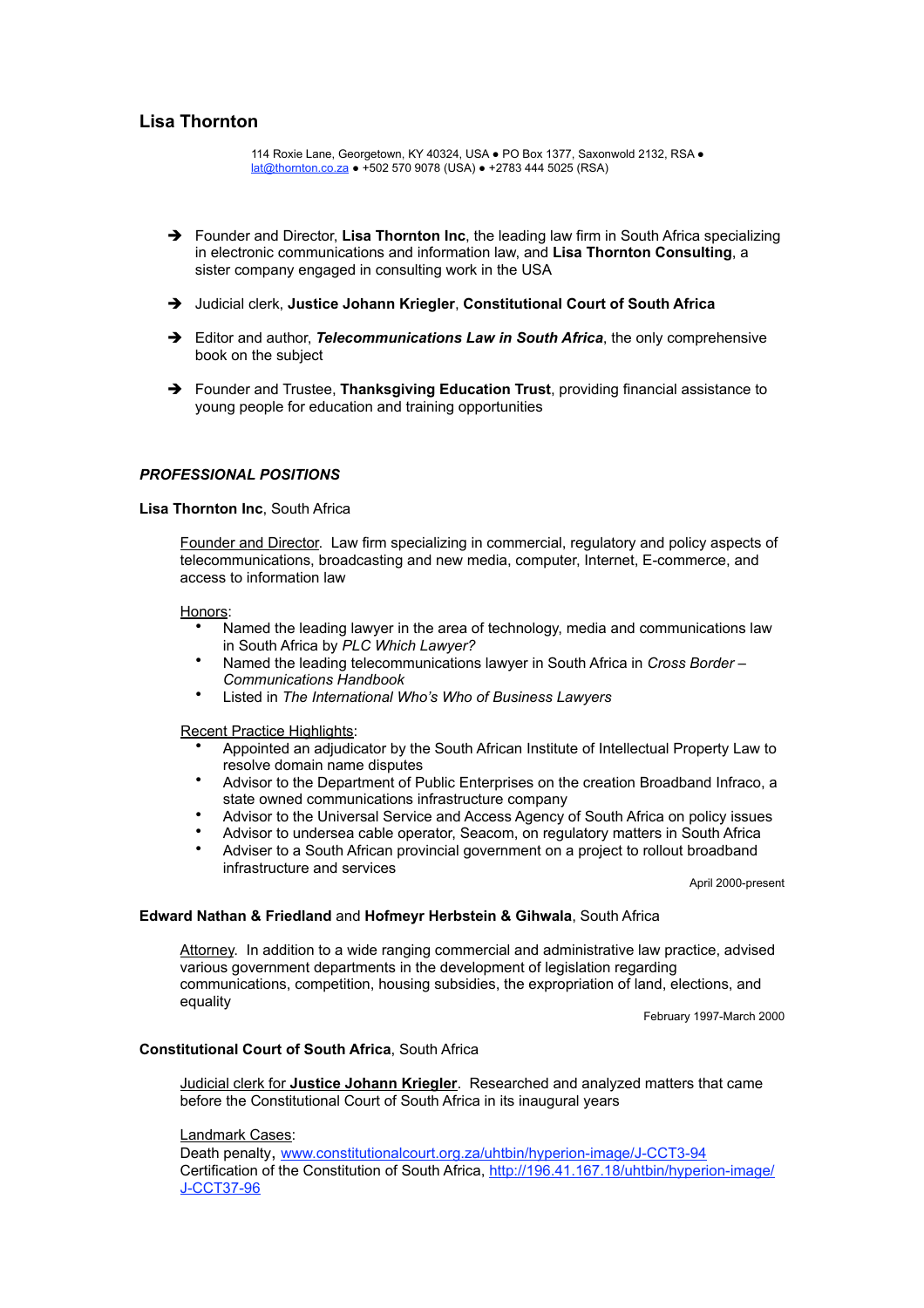Appropriate use of public power, [www.constitutionalcourt.org.za/uhtbin/hyperion-image/J-](http://www.constitutionalcourt.org.za/uhtbin/hyperion-image/J-CCT3-94)[CCT3-94](http://www.constitutionalcourt.org.za/uhtbin/hyperion-image/J-CCT3-94)

January 1995-December 1996

## **Centre for Human Rights**, **United Nations Operation Mozambique**, **Independent Electoral Commission**, and **Institute for Democracy in South Africa**, South Africa and Mozambique

Advisor. Served as an advisor to various organizations involved in transitions to democracy; issues included constitutional negotiations, elections and equality legislation July 1993-December 1994

## **Frost & Jacobs**, Cincinnati, OH and **Smithwick & Belendiuk**, Washington, DC

Associate. Represented communications clients in commercial, transactional, and regulatory law matters

June 1989-July 1993

## **McCaw Cellular Communications**, Washington, DC, USA

Consultant. Consulted the legal and regulatory office of this major wireless telecommunications operator, responsible for compliance issues

July 1985-May 1989

## *SELECTED EXPERIENCES*

## Advised the **Ministry for Communications** in South Africa -

- *•* The invitation for the application for the third mobile cellular license
- Electronic commerce policy (see<http://www.ecomm-debate.co.za/docs/report.html>)

Advised the South African Telecommunications Regulatory Authority, the Independent Broadcasting Authority and the successor organisation, the **Independent Communications Authority of South Africa** -

- *•* Regulations, including, interconnection and facilities leasing, rights of way, licensing, and pricing
- *•* The constitutionality of license fees
- *•* Powers of and procedures for inspectors
- *•* Implementation of the Promotion of Administrative Justice Act
- *•* Implications of the Competition Act
- *•* Policy development for satellite broadcasting
- *•* Monitoring licensees and imposing sanctions
- *•* License applications for 1800 MHz frequencies by mobile cellular operators

#### Advised the **Competition Commission** in South Africa -

- *• The State of Competition in the Telecommunications Sector in South Africa*, available online at internationalcompetitionnetwork.org/media/library/ conference\_5th\_capetown\_2006/AppendixIII.pdf
- *•* Implications of the Electronic Communications Act

#### Advised the **Universal Service and Access Agency of South Africa** -

- *•* Definitions of universal service, universal access, under-serviced areas, and needy persons
- *•* Convergence and the impact of the EC Act on the Agency
- *•* Under serviced area licences and their sustainability

#### Advised government institutions regarding the **development of legislation** -

- *•* Equality legislation (SA)
- Housing legislation (SA)
- *•* Elections legislation (SA)
- *•* Expropriation legislation (SA)
- *•* Communications legislation (Namibia)

Advisor to clients with regard to **out-sourcing** information technology requirements, and preparation of requests for and evaluation of **tenders**